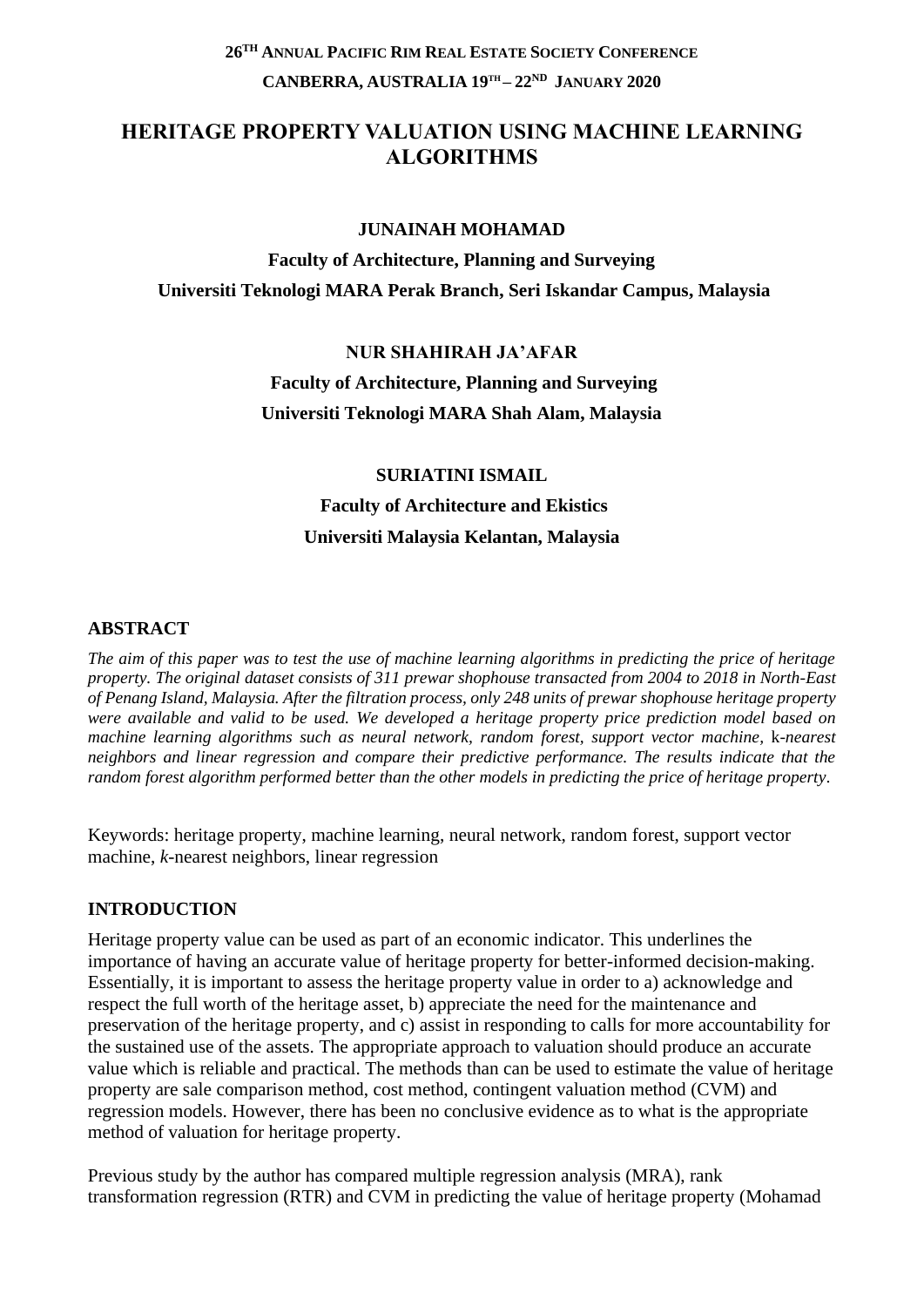and Ismail, 2019). However, the idea of comparing between MRA, RTR and CVM needs to be viewed more thoroughly because these methods differ in functional forms and explanatory variables. Therefore, the aim of this paper is to investigate the potential of machine learning algorithms in predicting the value of heritage property as the method has same functional forms and explanatory variables with MRA and RTR.

## **LITERATURE REVIEW**

Heritage property can be classified into two, for public use and for private use. In predicting the heritage property value as public goods, the term economic valuation has been used while for private heritage property the term market valuation or financial valuation has been used. The theory, method, and practice of economic valuation are well established especially in valuing Category I heritage property (for example, monuments museum). However, no studies have attempted to identify the most appropriate approach for valuing Category 2 heritage property (for example, prewar shop house). It is important to give attention to this type of heritage property as it contributes the most in terms of the number of transacted heritage property particularly in Malaysia. [Table 1](#page-1-0) shows the classification of shophouse heritage property, particularly in Georg Town, Pulau Pinang.

<span id="page-1-0"></span>

| Grade       | Description                                                                                 |
|-------------|---------------------------------------------------------------------------------------------|
| Category 1  | There are 82 buildings, gateways, cemeteries and sites in the George Town UNESCO            |
|             | World Heritage Site which are categorised as Category I. These buildings, monuments,        |
|             | objects and sites are important as they reflect the authenticity of the cultural landscape, |
|             | largely contributing to the Outstanding Universal Values. They include:                     |
|             | Buildings, monuments, objects and sites of exceptional interest                             |
|             | Buildings and monuments declared as ancient and gazetted formerly under the                 |
|             | Antiquities Act 1976 now under the National Heritage Act 2005                               |
|             | Buildings and monuments registered as National Heritage under the National Heritage         |
|             | Act 2005                                                                                    |
|             | The use of Category I buildings and sites should remain as originally intended, or be of    |
|             | similar use or nature of activity. Repairs carried out should use authentic, traditional    |
|             | ways of building methods and materials.                                                     |
| Category 2  | Buildings, objects and sites of special interest that warrant every effort being made to    |
|             | preserve them.                                                                              |
|             | The majority of properties identified as Category II are shophouses, whilst other types     |
|             | of Category II items or objects include:                                                    |
|             | Compounds, boundary walls, gateposts and gates, landscapes, enclaves, granite               |
|             | pathways and sites                                                                          |
|             | Historic street furniture such as granite posts and chains, fountains, lamp posts, post     |
|             | boxes, tramlines and trolley bus poles, fire hydrants and fire assurance plaques, granite   |
|             | pathway and engineering brick drains                                                        |
| Compatible  | Infill - Existing empty land or temporary structure where compatible redevelopment is       |
| Development | permitted.                                                                                  |
|             | Replacement - Existing building without any significant value where sensitive               |
|             | redevelopment is permitted.                                                                 |

Source: Georg Town World Heritage Incorporated

## **Heritage Property Valuation**

Valuation is a critical stage in the activities that relate to preservation and maintenance of cultural heritage, including built cultural heritage. However, there is little knowledge or lack of studies on how heritage properties are assessed (Esther, 2007). Also there are no standard definitions of the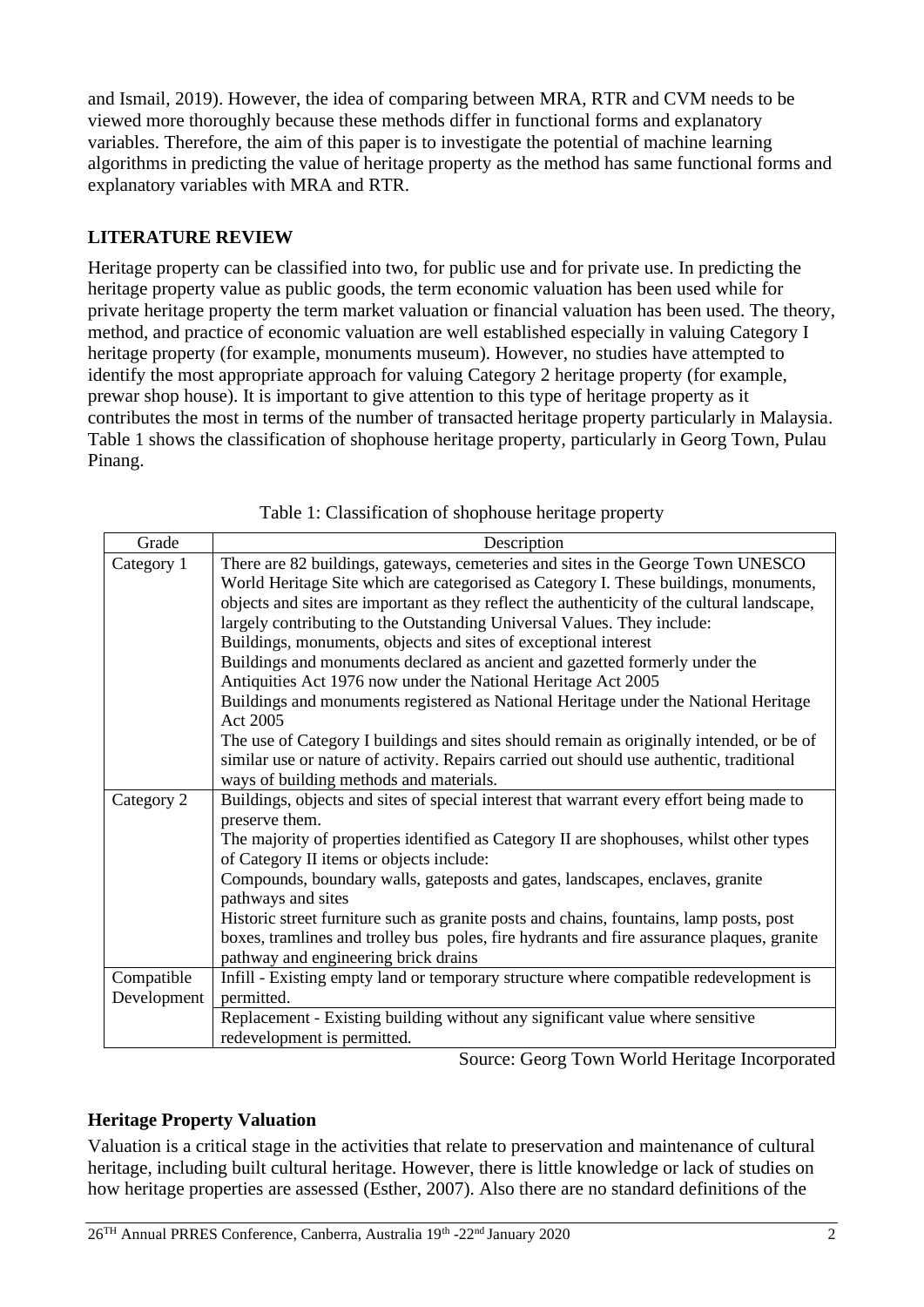term heritage. The researchers also need to understand the difference between value and worth. In accounting, value is usually entered in a balance sheet. According to Sayce (2009), value is estimated using market evidence based on comparable transactions in relation to rents and capitalisation rates, to direct capital transactions or to the capitalisation of maintainable profits. Worth, on the other hand, may be calculated using a cash flow approach or it may take into account nonmonetary values. Such estimates may be critical to the owner in management decisions. Also, worth can be categorised as subjective because it is normally prepared for individual owners to enable them to manage their assets strategically. Under the current accounting principles, worth is not measured while value is. Normally. worth is used as a management tool, and the same goes to heritage property, whose value needs to be determined by value and worth. This is due to the following reasons: (1) the value of cultural heritage asset is subjective; (2) not many transactions take place (not in an active market); and (3) the value of cultural heritage is used in decisionmaking for preservation and maintenance. Each built cultural heritage has values that differ to various stakeholders, who can consist of the local authority, expert valuers, and economists. Basically, the estimated value can be useful for local authority for quit rent and maintenance purposes, whereas for valuers, the estimated value can be beneficial in terms of producing more reliable, valid, and practical values for dealing purposes, such as buying and selling. To the economists, estimated value can be beneficial for decision-making, whether to maintain, rebuild, or demolish the building. The difficulties in valuing heritage property are as follows;-

- a) The complexity of the term is a fundamental part of why heritage property become difficult to be assessed. First, one needs to understand the classification of heritage property and type of values.
- b) The current methods for assessing the impact and outcomes of heritage property value are increasingly being questioned, both in terms of methodologies and the results illuminate our understanding. If the methodology of measurement is not accurate, the results are inconclusive.
- c) The limited availability of data might not facilitate us in understanding the valuable aspects of heritage value.

## **Machine Learning in Real Estate**

For this section, articles on real estate forecasting using machine learning were identified through electronic resources such as Scopus and Web of Science. During the initial search, the keyword "("machine learning" AND "real estate" AND "price\*")" was used and list of related articles where found which returned 45 articles. A selection criterion was finalized and every article was selected according to the selection criteria from 45 articles. The selection criterion are (i) real estate, (ii) price prediction/valuation, (iii) machine learning, (iv) articles in English, (v) indexed journal. 45 published studies were identified as part of the systematic search, after screening process, a final set of 16 (details for each study are presented in [Table 2\)](#page-2-0).

<span id="page-2-0"></span>

| No. | Author                                   | Year | Country  | Types of<br>Property | Total<br>Transaction | Supervised Machine Learning                          |                | The Best<br>Prediction |
|-----|------------------------------------------|------|----------|----------------------|----------------------|------------------------------------------------------|----------------|------------------------|
|     |                                          |      |          |                      |                      | Regression                                           | Classification | Model/Algorith<br>m    |
| 1.  | (Schernthanner)<br><i>et al.</i> , 2011) | 2011 | Germany  | Housing              | 74.098<br>units      | Random<br>Forest                                     | nil            | Random Forest          |
| 2.  | (Oladunni and<br>Sharma, 2015)           | 2015 | America  | Housing              | $135$ unit           | Linear<br>Regression,<br>Gradient<br><b>Boosting</b> | nil            | Gradient<br>Boosting   |
| 3.  | (Park and<br>Kwon, 2015)                 | 2015 | Virginia | Housing              | 5,359<br>records     | Decision<br>Trees,<br>Ensemble                       | Naïve Bayesian | Ensemble               |

Table 2: Machine learning in real estate forecasting and valuation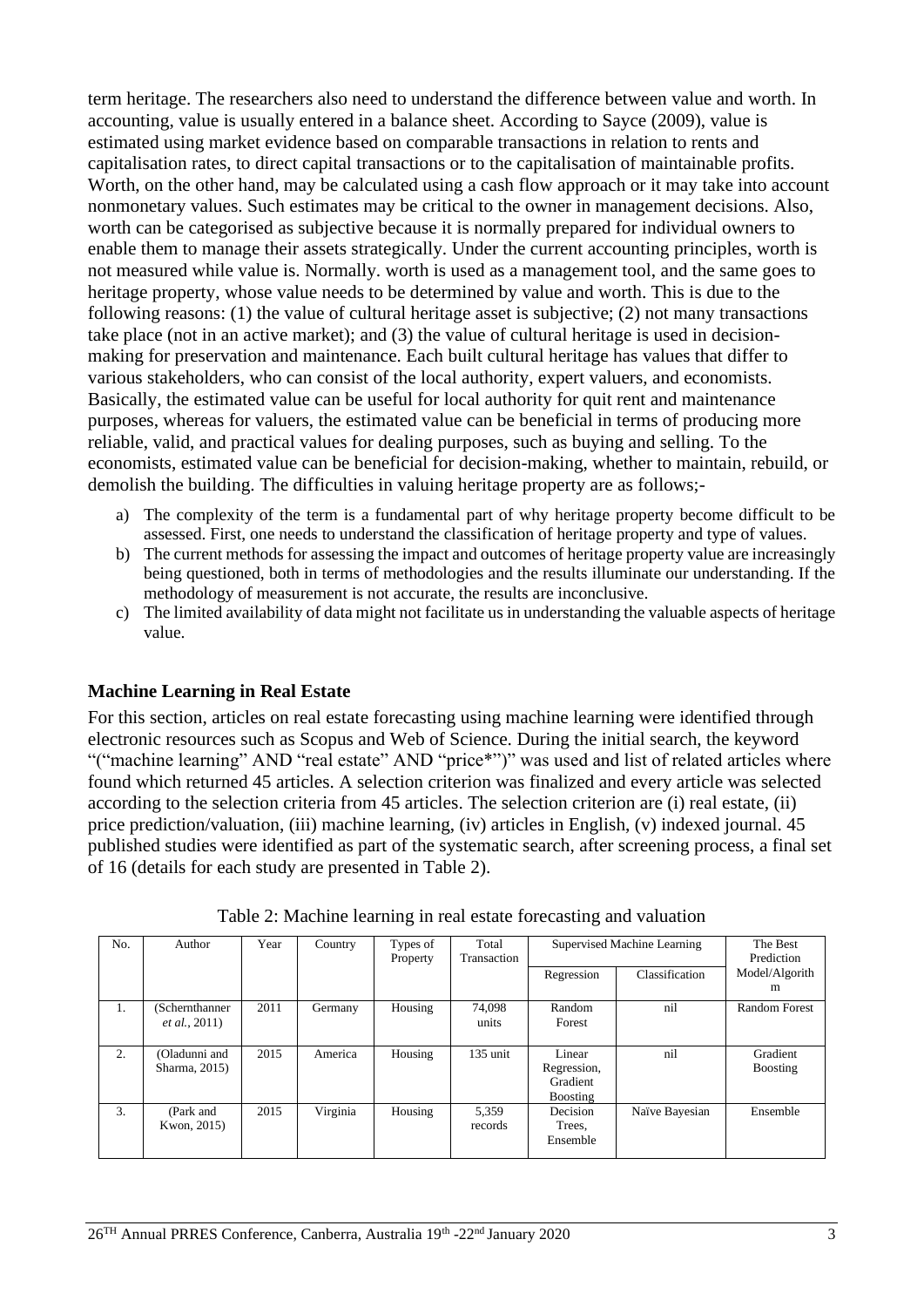| No. | Author                            | Year | Country        | Types of<br>Property | Total<br>Transaction         | Supervised Machine Learning                                                                     |                                                      | The Best<br>Prediction                        |  |
|-----|-----------------------------------|------|----------------|----------------------|------------------------------|-------------------------------------------------------------------------------------------------|------------------------------------------------------|-----------------------------------------------|--|
|     |                                   |      |                |                      |                              | Regression                                                                                      | Classification                                       | Model/Algorith<br>m                           |  |
| 4.  | (Crosby et al.,<br>2016)          | 2016 | UK             | Housing              | 12,000<br>transactions       | Decision<br>Tree.<br>Random<br>Forest                                                           | nil                                                  | Decision Tree                                 |  |
| 5.  | (Oladunni,<br>2016)               | 2016 | America        | Housing              | 2,075 units                  | Principal<br>Component<br>Regression<br>(PCR)                                                   | Support Vector<br>Machine,<br>K-nearest<br>Neighbors | Principal<br>Component<br>Regression<br>(PCR) |  |
| 6.  | (Nejad, Lu and<br>Behbood, 2017)  | 2017 | Australia      | Apartment            | 1967 units                   | Ensemble,<br>Decision<br>Tree.<br>Random<br>Forest                                              | nil                                                  | <b>Random Forest</b>                          |  |
| 7.  | (Trawi and<br>Telec, 2017)        | 2017 | Poland         | Real estate          | 12,439<br>units              | Linear<br>Regression,<br>Neural<br>Networks,<br>Decision Tree                                   | nil                                                  | Decision Tree                                 |  |
| 8.  | (Horino et al.,<br>2017)          | 2017 | Japan          | Apartment            | 6,320,631<br>posts           | nil                                                                                             | <b>Support Vector</b><br>Machine                     | Support vector                                |  |
| 9.  | (Gu and Xu,<br>2017)              | 2017 | China          | Housing              | $\overline{253}$ units       | <b>Linear Price</b><br>Model,<br>10.Gradient<br>Bo11.osting                                     | nil                                                  | Gradient<br><b>Boosting</b>                   |  |
| 10. | (Di, Satari and<br>Zakaria, 2017) | 2017 | India          | Housing              | 21,000<br>units              | Linear<br>Regression,<br>Multivariate<br>regression,<br>Polynomial<br>Regression                | nil                                                  | Mix all models                                |  |
| 11. | (Kilibarda,<br>2018)              | 2018 | Serbia         | Apartment            | 7,407 units                  | Linear<br>Regression,<br>Random<br>Forest,<br>Principal<br>Component<br>Analysis<br>(PCA)       | nil                                                  | <b>Random Forest</b>                          |  |
| 12. | (Ma et al.,<br>2018)              | 2018 | Beijing        | Warehouse            | 25,900<br>rental<br>listings | Linear<br>Regression,<br>Random<br>Forest,<br>Gradient<br>Boosting                              | nil                                                  | Random Forest                                 |  |
| 13. | (Varma et al.,<br>1936)           | 2018 | Mumbai         | Housing              | nil                          | Linear<br>Regression,<br>Neural<br>Network,<br>Random<br>Forest,<br>Gradient<br><b>Boosting</b> | nil                                                  | Neural Network                                |  |
| 14. | (Baldominos et<br>al., 2018)      | 2018 | Spain          | Housing              | 2,266 units                  | Support<br>Vector<br>Regression,<br>Ensemble,<br>Neural<br>Network                              | K-Nearest<br>Neighbors                               | Ensemble<br>Regression<br>Trees               |  |
| 15. | (Lee et al.,<br>2018)             | 2018 | South<br>Korea | Real Estate          | 77,532<br>units              | Neural<br>Network,<br>Random<br>Forest                                                          | nil                                                  | Random Forest                                 |  |
| 16. | (Medrano and<br>Delgado, 2019)    | 2019 | China          | Housing              | 89 units                     | Linear<br>Regression,<br>Support<br>Vector<br>Regression,<br>Neural<br>Network                  | K-Nearest<br>Neighbors,                              | <b>Support Vector</b><br>Regression           |  |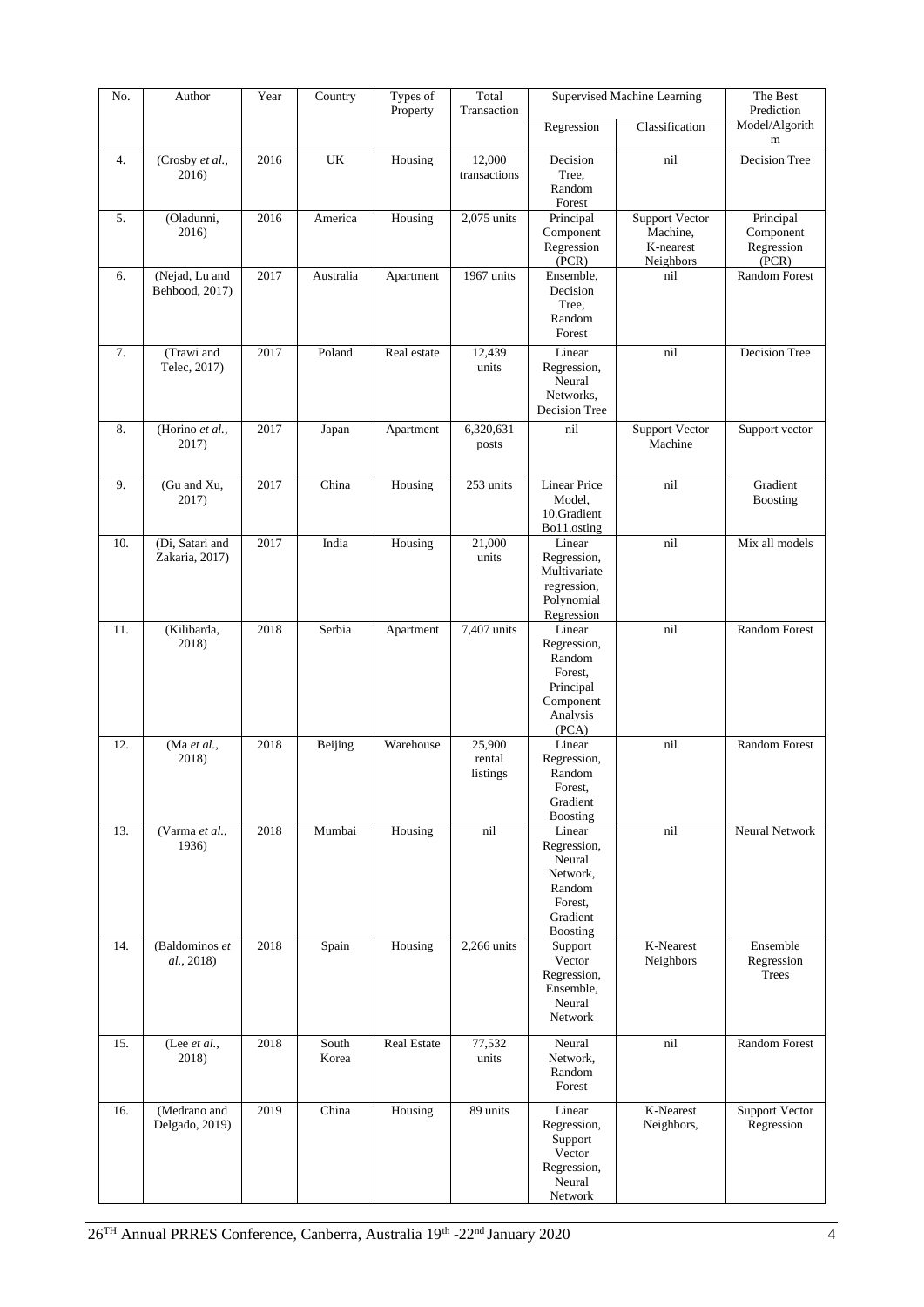Machine learning algorithms allow the data to make decisions based on its previous experience (Dutton and Conroy, 1997). In the past decade, machine learning has been used in many research areas and its diversity has attracted the use of the algorithms for different applications. In the past few years, researchers have started to use machine learning algorithms in real estate forecasting analysis. However, according to [Table 2,](#page-2-0) the use of machine learning techniques in Malaysia real estate market is still undiscovered yet. Therefore, this paper aims to test the potential of machine learning in real estate valuation by taking heritage property as a case study.

Previous study by Phan (2018) stated that the use of machine learning in real estate market can be divided into two, which are trends in forecasting the house price index and house price valuation. In predicting the house price index, the author used vector auto regression model while the author used support vector machine for house price valuation. The machine learning can be grouped into two which are supervised and unsupervised (Ng and Deisenroth, 2015; Kaytan and Aydilek, 2017). [Figure 1](#page-4-0) shows the types of machine learning task and their algorithms. The most common machine learning task used for real estate is supervised learning, and the most common machine learning algorithms for real estate are shown in [Table 2.](#page-2-0)



Figure 1:Types of machine learning task and their algorithms

# <span id="page-4-0"></span>**Machine Learning Algorithms Used in This Study**

The following subsection describe the neural network (NN), random forest (RF), support vector machine (SVM), k-nearest neighbors (kNN) and linear regression (LR) algorithms.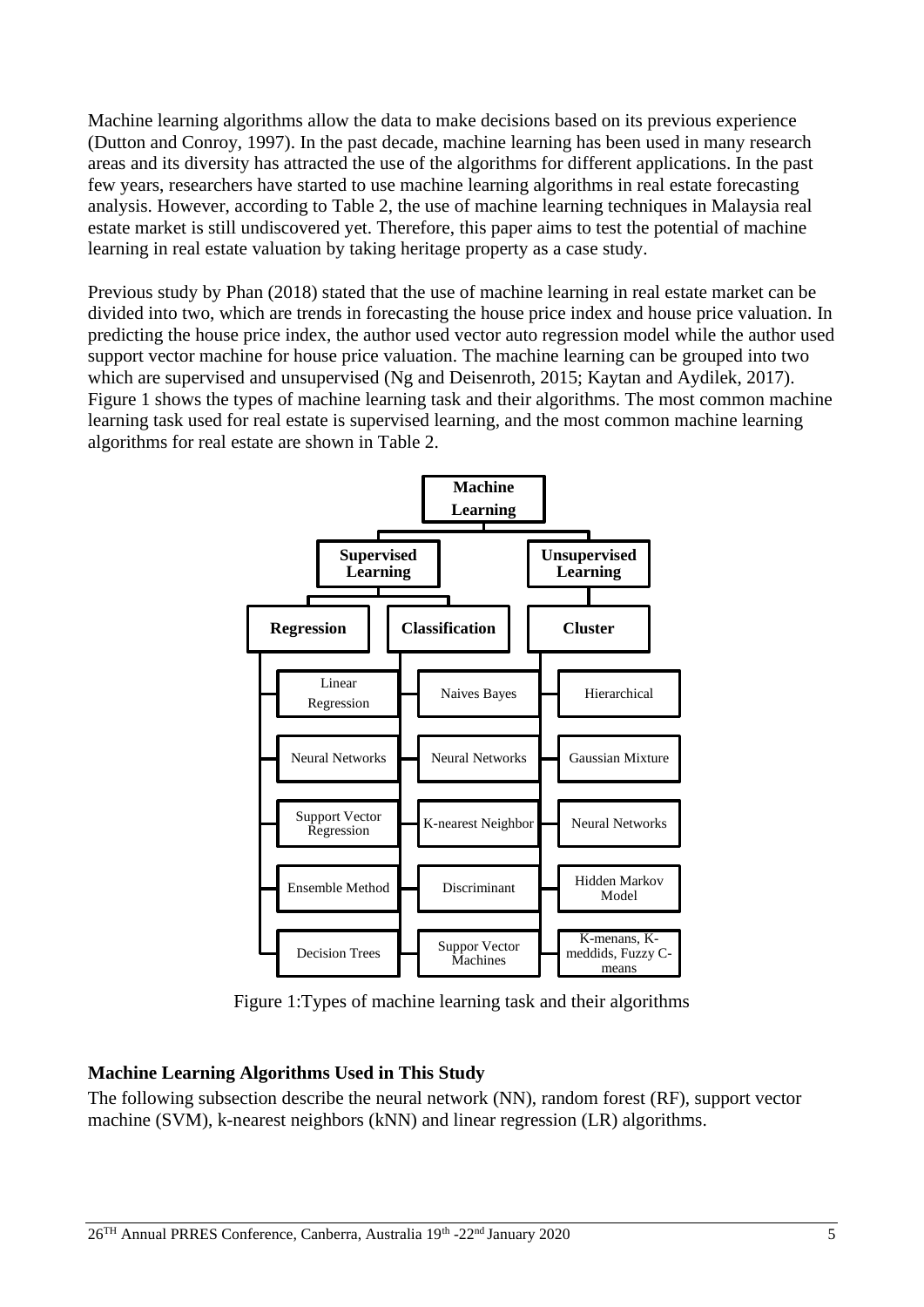#### **Neural Network**

A neural network (NN) is a set of N neurons used to estimate non-linear functions of two or more neurons. Each neuron represents a parametrized non-linear function. An input variable value is entered into a neuron and depending on the function *f* the latter represents (normally with an associated parameter as a weight factor), an output value is obtained that may in turn be the input value for some other neuron. The function *f* is known as an activation function given that it may be activated depending on the input value. In this study we use a single hidden layer neural network with three layers (Ripley and Hjort, 1996). The first one is the input layer in which the neurons receive the dependent variable values and the third one is the output layer in which a neuron receives the linear combinations of the values of the second, or hidden, layer. This latter receives the input neuron values and from this information calculates the weights of the activation functions so as to optimize an output criterion. For this study the criterion is the minimum mean square error (MMSE). Various sizes of hidden-layer networks were tested with a view to maintaining the simplicity of the network without sacrificing performance. The size finally decided upon was 8 neurons. The weight decay is 0.1, which avoids problems of overfitting and improves the generalization of the network (Hertz *et al.*, 1991).

## **Random Forest**

The RF algorithm is a method of bagging trees (Breiman, 1996). Under it, multiple unpruned classification trees are trained through iteration of samples without replacement of the original data set. Each tree classifies the instances individually and the forest as a whole then chooses the classifications having the most individual votes (over all of the trees) (Breiman, 2001). A key characteristic of this method is that the trained trees do not depend on the trees trained previously given that at each iteration a bootstrap sample of the data set is used. In this study, RF is used with regression trees given that the dependent variable is continuous. The procedure is the same as that for training classification trees, the sole difference being that in regression trees the leaves predict the actual number instead of a class. In this context the partition criterion is not entropy but rather the minimum root-mean-square-error (RMSE). The parameter found to generate the least RMSE was 10 variables at each growth of the tree.

#### **Support Vector Machine**

A support vector machine is a supervised classification algorithm that searches for a hyperplane separating data into classes. The separation is identified by maximizing the distance between the hyperplane and the region that defines the limit of each class. The SVM transforms the training data using a function known as kernel that maps the data to a higher-dimensional space, thus permitting a better hyperplane separator to be found. In the process of maximizing the distance, SVM assigns a cost or penalty to the classification of an instance in the wrong class and then minimizes these errors. Strictly speaking, the version of SVM utilized in this study is known as Support Vector Regression, which algorithm is the same as SVM except that the cost function is modified for use with a distance measure, in this case the conventional RMSE (Smola and Schölkopf, 2004). To build the SVM model we performed a set of simulations with a variety of parameter combinations, in particular the gamma and cost parameters. The least RMSE was obtained with equal to 0.1 and a cost of 10.

#### *k***-Nearest Network**

K-Nearest Neighbors (KNN) is a standard machine-learning method that has been extended to large-scale data mining efforts. The idea is that one uses a large amount of training data, where each data point is characterized by a set of variables. Conceptually, each point is plotted in a highdimensional space, where each axis in the space corresponds to an individual variable. When we have a new (test) data point, we want to find out the K nearest neighbors that are closest (ie, most "similar" to it). The number K is typically chosen as the square root of N, the total number of points in the training data set. (Thus, if N is 400,  $K = 20$ ).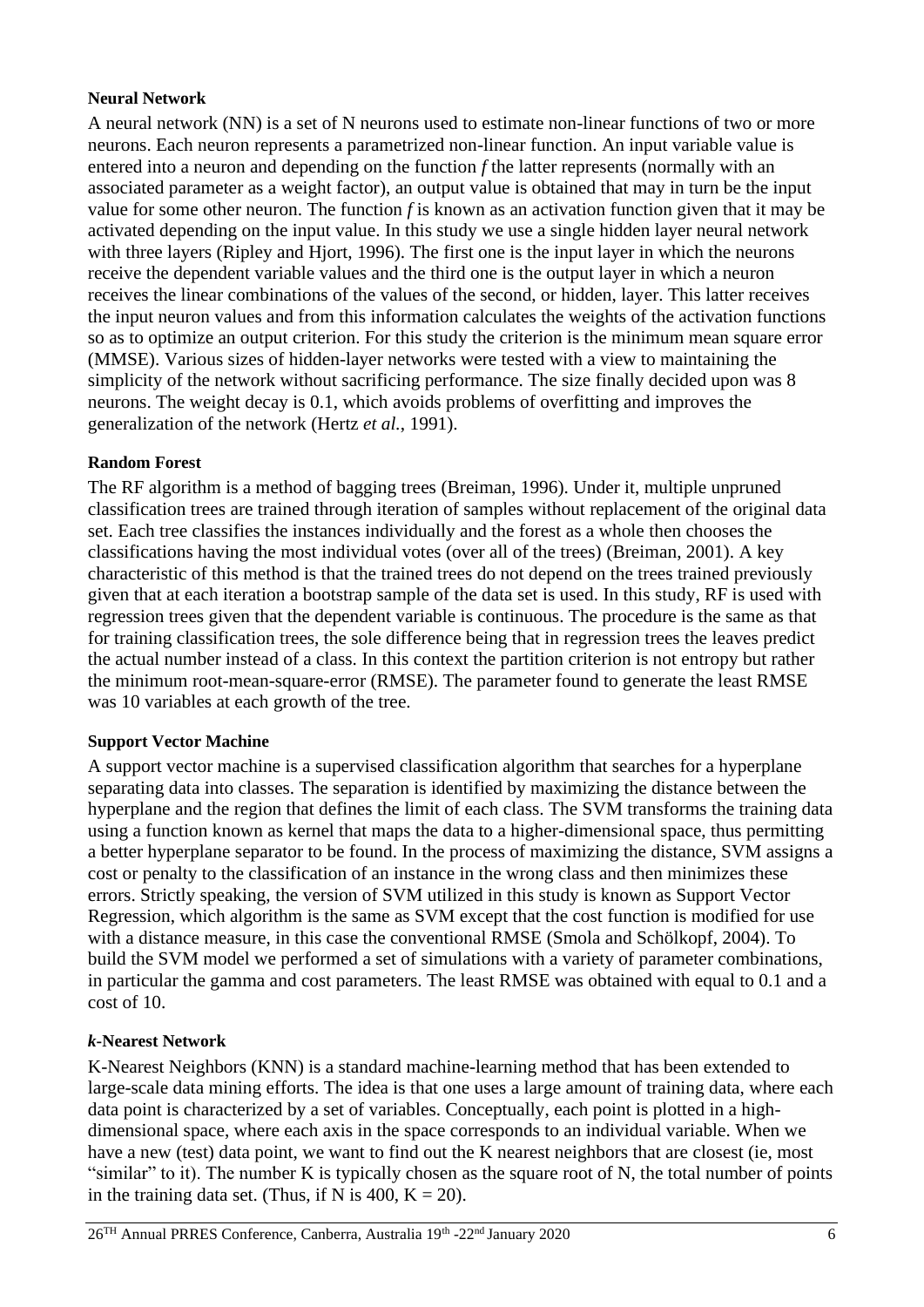KNN is conceptually simple and has the advantage of being nonparametric. That is, the method can be used even when the variables are categorical—though if you are using numeric variables in the mix, it is best to standardize them to eliminate differences in scale. The challenge is that when the number of data points is very large (eg, an online bookseller has millions of books), special methods must be employed to rapidly search the space and find the "most similar" items. Usually, some form of precomputation is employed for example, indexing. In addition, rather than using all the data points, selected data points that are representative of individual clusters ("prototypes") may be used to facilitate the search against a new item, and then the precomputed neighbors of the most similar prototype are also displayed. Similarly, attempting to reduce the number of dimensions with a method like SVD/LSI and then plotting the data points in the reduced variable space may result in significant gains in performance.

#### **Linear Regression**

Linear regression Varma *et al.*, (1936), is one of the well-known algorithms, also known as ordinary least squares (OLS). Consist of two types such simple linear regression (SLR) and multiple linear regressions (MLR). Simple Linear Regression is characterized by one independent variable while Multiple Linear Regression is characterized by more than one independent variable. Linear regression is used to estimate real world values like cost of houses, number of calls, total sales etc. Linear equation  $Y = a *X + b$ .

## **Calibration and Validation of Models and Performance Measures**

To calibrate and validate the models generated by NN, RF, SVM, kNN and LR algorithms, training and validation data sets were tuned with a 10-fold cross validation. The performance measures used to evaluate the models were root-mean-squared-error (RMSE), mean-absolute-error (MAE) and the Pearson coefficient of determination  $(R^2)$ . Note, the following observations regarding the three measures:

- 1) RMSE is an accuracy measure often used to compare the sample standard deviation of the differences between observed and predicted values. It also indicates the aggregate size of the errors in a model's predictions and is thus a measure of predictive power,
- 2) MAE gives the average of the squared errors. It is similar to RMSE except that the differences between the observed and predicted values are not squared and,
- 3)  $\mathbb{R}^2$  indicates how well the models fit the training and validation data sets. It measures the proportion of the variance explained by the models. The closer this proportion is to 1, the better.

# **RESEARCH METHODOLOGY**

George Town, the capital city of the Malaysian state of Penang, is located at North-Eastern tip of Penang Island. It is Malaysian's second largest city. The historical core of George Town has been inscribed as a UNESCO World Heritage Site since 2008. This paper focusing on heritag[e property](#page-7-0)  valuation consist of prewar shophouse located at inner city of George Town, as shown in [Figure](#page-7-0) **2**. The areas are divided by two zone which are core zone (orange line) and buffer zone (green line).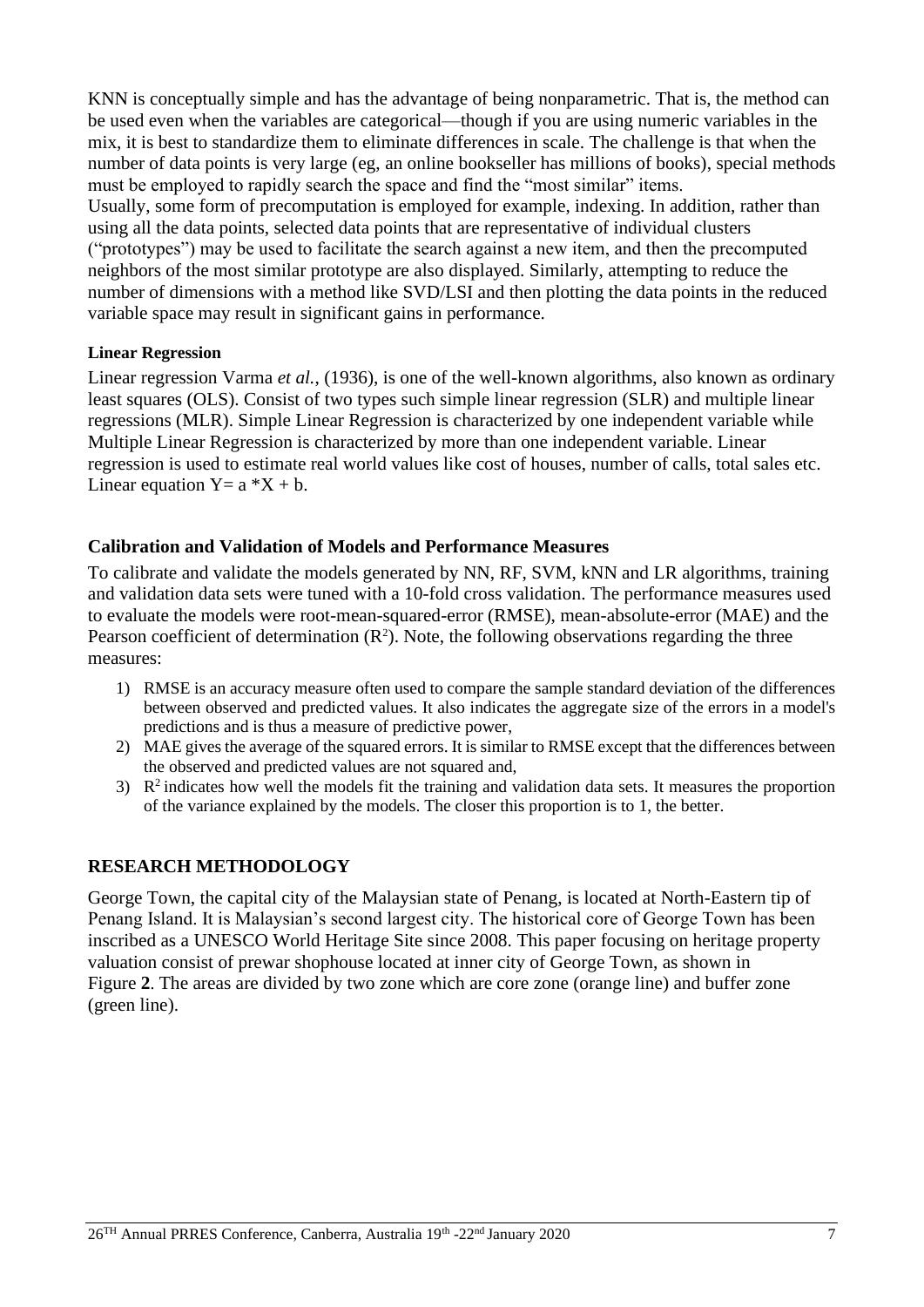

<span id="page-7-0"></span>Source: Georg Town World Heritage Incorporated

Figure 2: The inner city of George Town

The secondary data on property transactions for this paper were collected in digital form from National Property Information Centre (NAPIC), Malaysia. The data contained record of prewar shophouse transaction in Penang Island, Malaysia from 2004 to 2018. The registered sale price was the actual price paid for the prewar shop house. Thus, the price data used in this study was transaction price. However, during filtration process, only arm's length transaction is considered. Other variables used for training the machine learning are road, zone, number of storey, year of transaction and lot size. [Table 3](#page-7-1) shows the filtering process of the original set of data from 2004 to 2018 in which 248 observations (prewar shop house) remained for this study. The data were examined for completeness and usefulness to develop the training machine learning algorithms. More information about the data and the range of the values is available in [Table 4.](#page-7-2)

<span id="page-7-1"></span>

|    | I able 5. A record of data cleaning process             |                        |  |  |  |  |  |
|----|---------------------------------------------------------|------------------------|--|--|--|--|--|
| No | <b>Notes</b>                                            | Number of records left |  |  |  |  |  |
|    | Original data from 2004 to 2018 for prewar shophouse in | 3121                   |  |  |  |  |  |
|    | Penang Island, Malaysia from NAPIC                      |                        |  |  |  |  |  |
| 2. | Excluding property not in core zone and buffer zone     | 311                    |  |  |  |  |  |
|    | (located at North-East, Penang Island)                  |                        |  |  |  |  |  |
| 3. | Excluding share                                         | 260                    |  |  |  |  |  |
| 4. | Excluding lot size                                      | 253                    |  |  |  |  |  |
|    | Excluding number of storey – Final Data                 | 248                    |  |  |  |  |  |

|  | Table 3: A record of data cleaning process |  |  |
|--|--------------------------------------------|--|--|
|--|--------------------------------------------|--|--|

<span id="page-7-2"></span>

| No. | Label/Code | Definition                                                      | Type of   | Min   | Max     | Mean       | Std. Dev   |
|-----|------------|-----------------------------------------------------------------|-----------|-------|---------|------------|------------|
|     |            |                                                                 | variables |       |         |            |            |
|     | Price      | Transaction price                                               | Nominal   | 38000 | 7500000 | 1257059.75 | 1198075.98 |
|     |            | (Ringgit Malaysia)                                              |           |       |         |            |            |
| 2.  | Road       | Road name/location of<br>the property according<br>to road name | Nominal   | n.a   | n.a     | n.a        | n.a        |

Table 4: Descriptive statistics of final dataset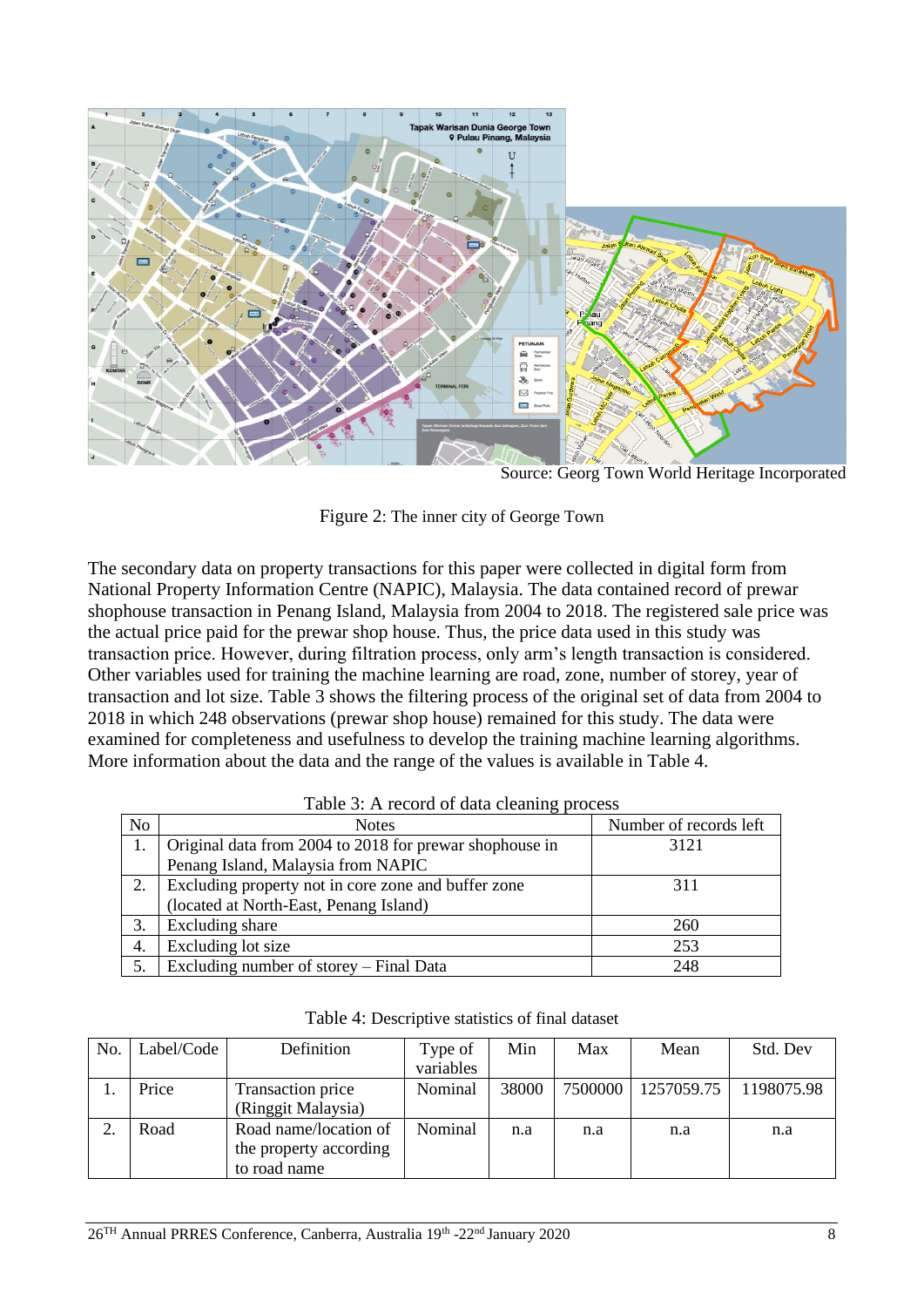| No. | Label/Code | Definition                                                                                                                                                 | Type of<br>variables | Min  | Max  | Mean    | Std. Dev |
|-----|------------|------------------------------------------------------------------------------------------------------------------------------------------------------------|----------------------|------|------|---------|----------|
| 3.  | Zone       | Location of the<br>property according to<br><b>UNESCO</b> heritage<br>zone which are core<br>zone and buffer zone<br>$(1 = core zone, 0 = buffer)$<br>zone | Nominal              | n.a  | n.a  | n.a     | n.a      |
| 4.  | Storey     | Number of storey                                                                                                                                           | Numeric              |      | 3    | 2.016   | 0.201    |
| 5.  | Year       | Year of transaction<br>from 2004 to 2018                                                                                                                   | Numeric              | 2004 | 2018 | 2010    | 3.1      |
| 6.  | Lot Size   | Lot size                                                                                                                                                   | Numeric              | 33   | 1408 | 219.685 | 198.501  |

# **RESULTS AND DISCUSSION**

Before developing the machine learning models, it is important to check the mutual effect of different variables to be used in constructing real estate models. It is well known among the real estate modelling researchers that multicollinearity between two independent variables is not a good thing. If the results show no relationships between explanatory variables (no correlation), they would be said to be statistically independent to another. If the variables are highly correlated, it will lead to unreliable and unstable estimates of regression coefficients (Brooks and Tsolacos, 2010). [Table 5](#page-8-0) shows the correlation indices of the original variables in order to indicate the multicollinearity among them. The results reveal that there are no variables that have collinearity index above 0.8.

<span id="page-8-0"></span>

|             |                                                                | Storey    | Year     | Lot Size  | Price     |
|-------------|----------------------------------------------------------------|-----------|----------|-----------|-----------|
|             | <b>Pearson Correlation</b>                                     |           | $-.024$  | $-.030$   | $.198***$ |
| Storey      | Sig. (2-tailed)                                                |           | .709     | .637      | .002      |
|             |                                                                | 248       | 248      | 248       | 248       |
|             | <b>Pearson Correlation</b>                                     | $-.024$   |          | $-.137*$  | $.384**$  |
| Year        | Sig. (2-tailed)                                                | .709      |          | .031      | .000      |
|             |                                                                | 248       | 248      | 248       | 248       |
| Lot<br>Size | <b>Pearson Correlation</b>                                     | $-.030$   | $-.137*$ |           | $.574***$ |
|             | Sig. (2-tailed)                                                | .637      | .031     |           | .000      |
|             |                                                                | 248       | 248      | 248       | 248       |
|             | <b>Pearson Correlation</b>                                     | $.198***$ | $.384**$ | $.574***$ |           |
| Price       | Sig. (2-tailed)                                                | .002      | .000     | .000      |           |
|             |                                                                | 248       | 248      | 248       | 248       |
|             | **. Correlation is significant at the $0.01$ level (2-tailed). |           |          |           |           |
|             | *. Correlation is significant at the $0.05$ level (2-tailed).  |           |          |           |           |

Table 5: Correlation indices

This section compares the predictive performance of heritage price prediction model based on machine learning algorithms which are NN, RF, SVM, kNN and LR. The performance of the five algorithms in predicting the heritage property values in North-East Penang Island is indicated by the results shown in [Table 6.](#page-9-0) For this task, we used the WEKA software, a knowledge analysis suite developed by the University of Waikato. Each of the model was tuned with a 10-fold cross validation and the error rates shown in [Table 6.](#page-9-0) Based on the result of prewar shop houses, RF is the best algorithm in predicting the price of prewar shophouse with the least MAE and RMSE, and highest  $R^2$  values.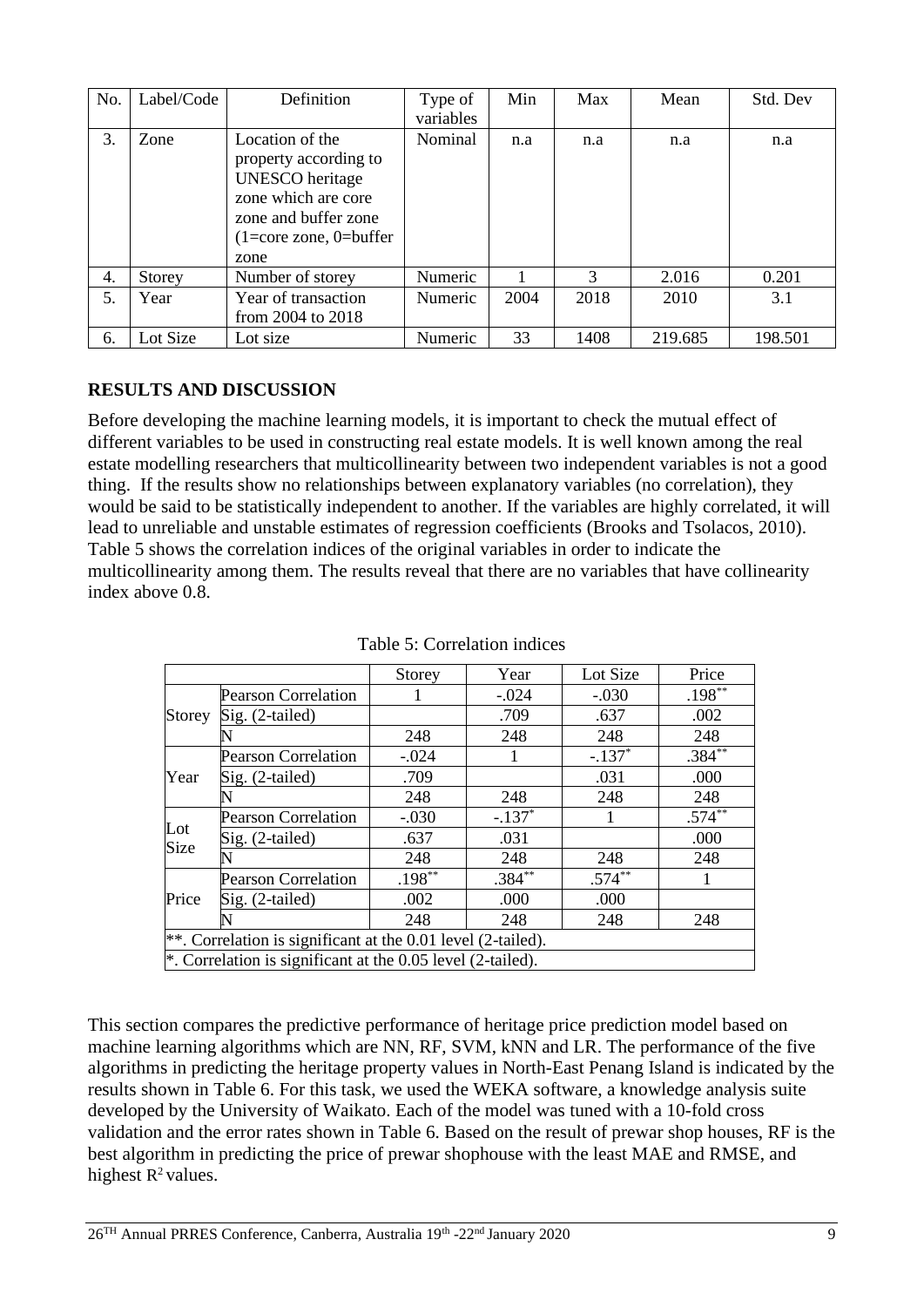<span id="page-9-0"></span>

| <b>Algorithm</b> | NN          | RF          | SVMreg      | kNN         |             |
|------------------|-------------|-------------|-------------|-------------|-------------|
| <b>RMSE</b>      | 950789.487  | 628818.6907 | 903517.1624 | 831592.7385 | 780603.1305 |
| MAE              | 671700.9097 | 368139.7289 | 516764.7145 | 496345.1694 | 529845.0429 |
| $R^2$            | 72.64%      | 85.69%      | 66.65%      | 73.2%       | 75.84%      |

Table 6: Performance indicators for each algorithm

## **CONCLUSIONS**

The previous study on heritage property valuation by the author has focused on stated preference (CVM) and revealed preference (regression model) in the attempt to find appropriate model. There has been no evidence of the use of machine learning in heritage property studies (as shown in [Table](#page-2-0)  [2\)](#page-2-0) despite its widespread application is other fields. This paper has presented a continued effort of finding appropriate valuation model for heritage property by focusing on machine learning algorithms.

This study has presented the empirical results based on 248 prewar shop houses in North-East, Penang Island, Malaysia using machine learning techniques. Several machine learning algorithms have been used to develop prediction models for prewar shophouse in North-East, Penang Island. Five different supervised machine learning algorithms used are NN, RF, SVM, kNN and LR. The findings show that, the RF model has produced the best predictions of prewar shop houses in North-East, Penang Island, Malaysia.

Nonetheless, this early study has some limitations which future research could examine further. Firstly, the variables used are only limited to those that have been made available in the databased provided by NAPIC. In future, the author aims to enrich the data by adding the location and historical characteristics which are important to heritage property. This could possibly improve the model with better predictions. Secondly, no hold-out samples have been used. This is important because in-sample performance may overstate the performance, especially certain machine learning algorithms like RF as mentioned by Mullainathan and Spiess (2017). Thirdly, this paper has not discussed the non-linearity characteristic of real estate market which Shimizu, Karato and Nishimura, (2014) reported that the non-linear models will increase the accuracy of the models.

In conclusion, this paper has revealed the potential of machine learning in predicting the price of heritage property by highlighting the superiority of RF algorithm. Our next endeavour will be to compare between machine learning algorithms, MRA, RTR and CVM.

## **ACKNOWLEDGEMENT**

The authors express gratitude to the National Property Information Centre (NAPIC), Malaysia for providing the data and the Ministry of Education Malaysia, Higher Education for funding the research (FRGS: FRGS/1/2018/WAB03/UiTM/03/1). Our gratitude also goes to the anonymous and suggestions on the early draft of this paper.

## **REFERENCES**

Baldominos, A. *et al.* (2018) 'applied sciences Identifying Real Estate Opportunities Using Machine Learning'. doi: 10.3390/app8112321.

Breiman, L. (1996) 'Bagging predictors', *Machine learning*. Springer, 24(2), pp. 123–140.

Breiman, L. (2001) 'Random forests', *Machine learning*. Springer, 45(1), pp. 5–32.

Brooks, C. and Tsolacos, S. (2010) *Real estate modelling and forecasting*. Cambridge University Press.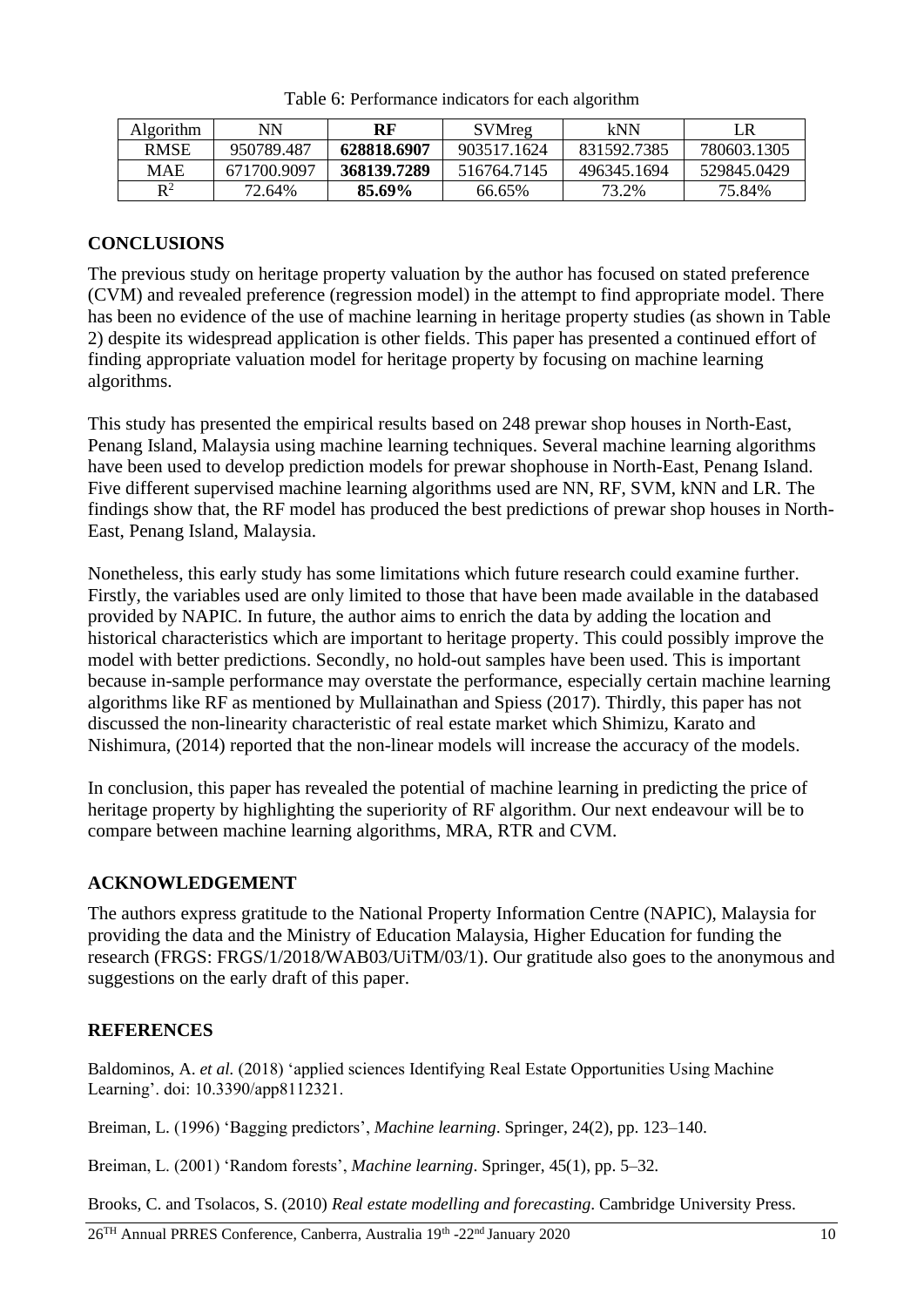Crosby, H. *et al.* (2016) 'A Spatio-Temporal , Gaussian Process Regression , Real-Estate Price Predictor', pp. 3–6.

Di, N. F. M., Satari, S. Z. and Zakaria, R. (2017) 'Real estate value prediction using multivariate regression models Real estate value prediction using multivariate regression models'. doi: 10.1088/1757- 899X/263/4/042098.

Dutton, D. M. and Conroy, G. V (1997) 'A review of machine learning', *The knowledge engineering review*. Cambridge University Press, 12(4), pp. 341–367.

Gu, G. and Xu, B. (2017) 'Housing Market Hedonic Price Study Based on Boosting Regression Tree', 21(6).

Hertz, J. *et al.* (1991) 'Introduction to the theory of neural computation', *Physics Today*, 44, p. 70.

Horino, H. *et al.* (2017) 'Development of an Entropy-Based Feature Selection Method and Analysis of Online Reviews on Real Estate', pp. 2351–2355.

Kaytan, M. and Aydilek, İ. B. (2017) 'A review on machine learning tools', in *2017 International Artificial Intelligence and Data Processing Symposium (IDAP)*. IEEE, pp. 1–4.

Kilibarda, M. (2018) 'Estimating the Performance of Random Forest versus Multiple Regression for Predicting Prices of the Apartments', (Ml). doi: 10.3390/ijgi7050168.

Lee, W. *et al.* (2018) 'Machine Learning based Prediction of The Value of Buildings', *KSII Transactions on Internet and Information Systems*, 12(8), pp. 3966–3991.

Ma, Y. *et al.* (2018) 'Estimating Warehouse Rental Price using Machine Learning Techniques', 13(April), pp. 235–250.

Medrano, C. and Delgado, J. (2019) 'Estimation of missing prices in real-estate market agent-based simulations with machine learning and dimensionality reduction methods', 7. doi: 10.1007/s00521-018- 3938-7.

Mohamad, J. and Ismail, S. (2019) 'Capabilities Of Revealed Preference Method For Heritage Property Valuation', *Planning Malaysia Journal*, 17(9).

Mullainathan, S. and Spiess, J. (2017) 'Machine learning: an applied econometric approach', *Journal of Economic Perspectives*, 31(2), pp. 87–106.

Nejad, M. Z., Lu, J. and Behbood, V. (2017) 'Applying Dynamic Bayesian Tree in Property Sales Price Estimation'.

Ng, A. and Deisenroth, M. (2015) 'Machine learning for a London housing price prediction mobile application', in *Imperial College London*.

Oladunni, T. (2016) 'Hedonic Housing Theory – A Machine Learning Investigation Hedonic Housing Theory – A Machine Learning Investigation', (December). doi: 10.1109/ICMLA.2016.0092.

Oladunni, T. and Sharma, S. (2015) 'Predictive Real Estate Multiple Listing System Using MVC Architecture and Linear Regression 1 Introduction'.

Park, B. and Kwon, J. (2015) 'Expert Systems with Applications Using machine learning algorithms for housing price prediction : The case of Fairfax County , Virginia housing data', *EXPERT SYSTEMS WITH APPLICATIONS*. Elsevier Ltd, 42(6), pp. 2928–2934. doi: 10.1016/j.eswa.2014.11.040.

Phan, T. D. (2018) 'Housing Price Prediction Using Machine Learning Algorithms: The Case of Melbourne City, Australia', in *2018 International Conference on Machine Learning and Data Engineering (iCMLDE)*. IEEE, pp. 35–42.